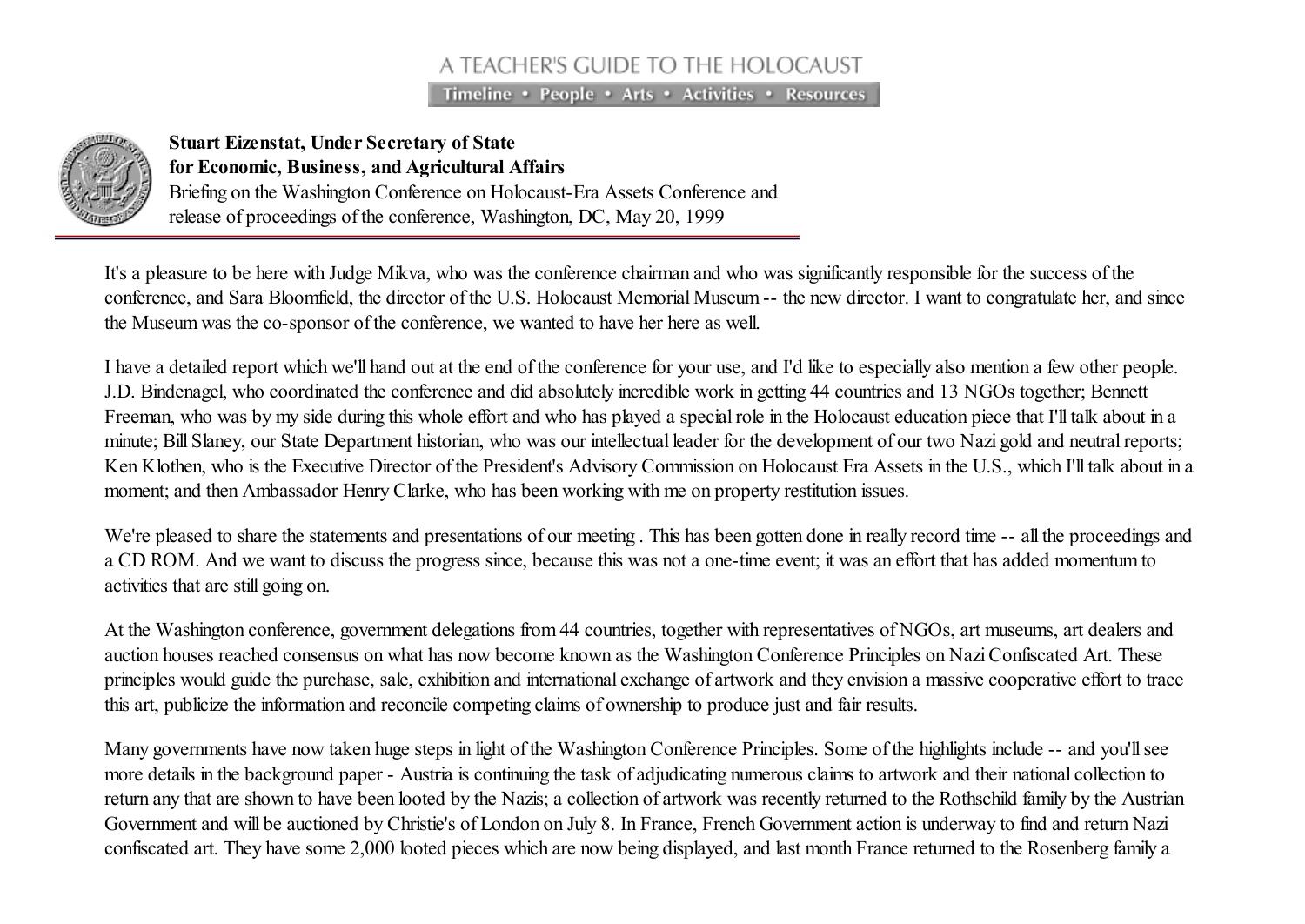Monet which had been included in the Boston Museum of Fine Arts' late Monet exhibition. In Russia, a new NGO has been proposed to research Soviet archives; and while the new federal law is under challenge in the Russian Constitutional Court, research continues into archival holdings and art lost from the former Soviet Union is being catalogued.

Here in the U.S., the Association of Art Museum Directors recently reaffirmed its guidelines for dealing with Holocaust-era art which had served as a starting point for our draft of what later became the Washington Conference Principles. I met recently with Christie's and got a very good report about what major auction houses are doing in terms of additional research into the provenance of art.

The Council of Europe has also gotten involved since our conference, and as a result of our conference. Their cultural committee recently held a hearing on art where our State Department coordinator for Holocaust issues and director of the Washington Conference, J.D. Bindenagel, presented our views on these principles. As a result, the Council of Europe is now considering a proposalfor all member states of the Council of Europe, which is based in Strasburg to implement the Washington principles into their own national laws. We've encouraged the Austrian Government and the Council of Europe to consider hosting a meeting on Nazi confiscated art in the Spring of 2000. There's much additional work on art that is going on that you'llsee in the background paper.

Second, the Presidential Advisory Commission on Holocaust Assets in the U.S., chaired by Edgar Bronfman and I mentioned Ken Klothen's presence, is building on and continue the work begun by the interagency working group that produced our 1997 and 1998 reports, as well as the 1998 Washington Conference. Bill and a lot of his colleagues -- Bill Slaney -- are in the audience, and we appreciate the work that they did. This Commission is now fully operational. The Commission has three teams of researchers now at work investigating art, cultural property, gold and other financial assets of Holocaust victims that came into the possession or control of the U.S. Government. When the President signed the legislation creating the Commission, he said that the Commission would send a strong message at home and abroad that would determine to acknowledge and address the fate of Holocaust assets in the U.S. I'm confident that under the leadership of Mr. Bronfman and Ken Klothen -- and I'm pleased to serve on that Commission as well -- that its ongoing work and final report to the President will do precisely that.

The issue of Holocaust-era insurance claims was one of the most complex and difficult challenges facing the Washington Conference. The establishment of the International Commission on Holocaust-era insurance claims, chaired by former Secretary of State Larry Eagleburger, is a particularly encouraging development because it offers an efficient and effective means of advancing the swift and just resolution of this issue. By bringing together key actors, such as insurance regulators, insurance companies in Europe and Jewish groups, we're helping to ensure that the goals and purposes of the Commission will be met.

We, at the State Department, are fully committed to make every effort to find justice for Holocaust survivors in this area, and we're pleased with the progress of the international commission so far achieved. Indeed, at their May 6 meeting in London, a breakthrough was announced on the key issues of evaluation of policies -- the concept being to use real values issued before and during World War II -- and of the dating of when it would be the responsibility for countries whose insurers were nationalized to assume those responsibilities and when it would be the responsibility of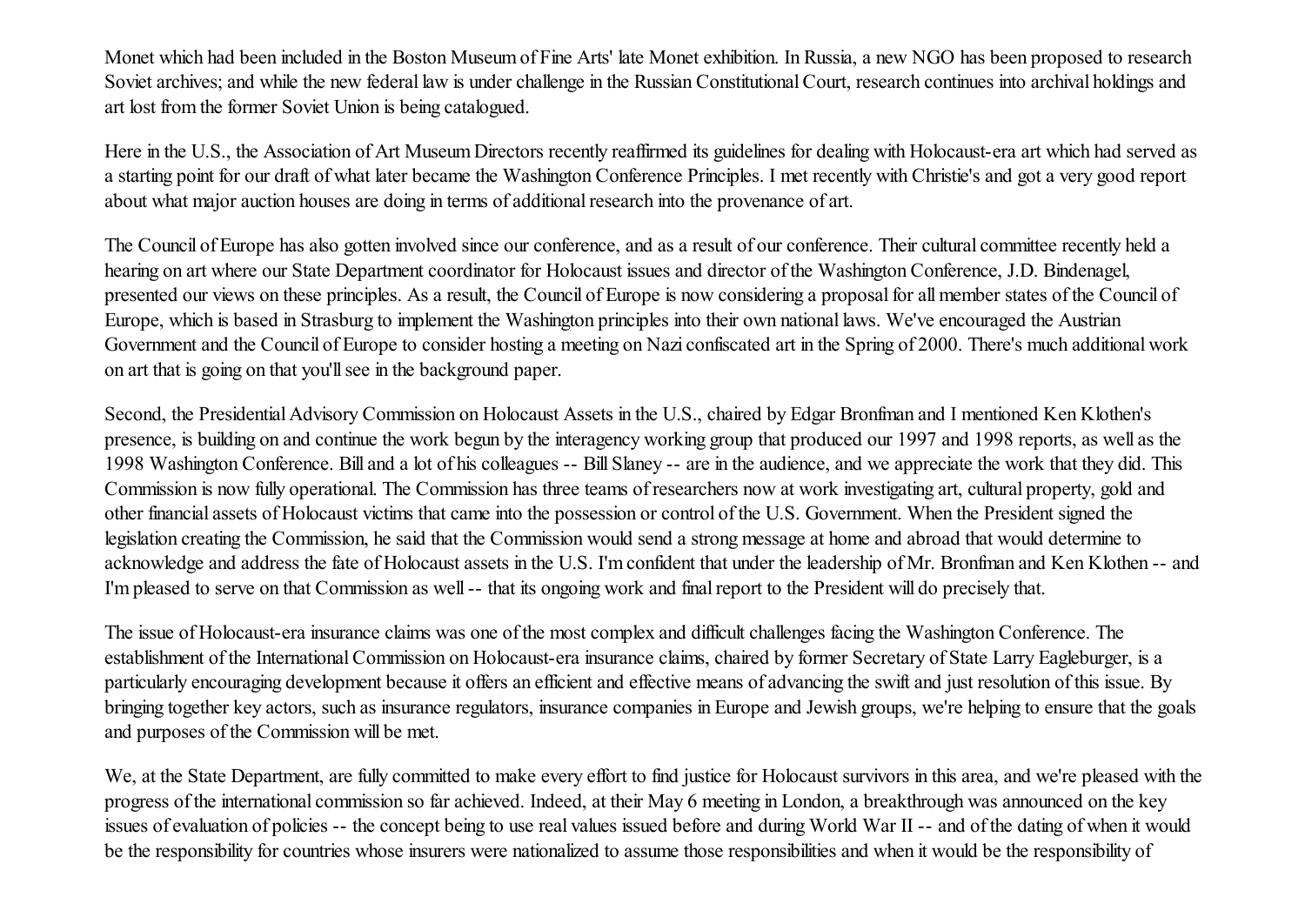private companies.

The international commission has given evidence of its capacity to produce tangible results by beginning a fast track for payments to Holocaust survivors on claims already submitted to the National Association of Insurance Commissioners, to state insurance commissioners, and to European insurers.

There's more to be done. The member companies in the Eagleburger Commission represented only a minority of companies that issued insurance policies during the Holocaust era. Secretary Eagleberger, J.D. Bindenagel, and I have approached other European insurers who issued policies during the Holocaust era to encourage them to join this historic effort, and they're beginning to pay off.

France joined the commission soon after it was formed at the last meeting. The Polish Government joined and contributed to the Commission's successful claims decision process. Commission Chairman Eagleburger recently met with Czech President Havel, whose government will be joining at the next meeting. And in the private sector, there are companies, whether they are subject to Europe's regulatory jurisdiction or not, who are considering their participation also in this Commission.

In light of these developments, sanctions against companies participating in the Eagleburger Commission would gravely undermine the Commissions' work, to the ultimate disadvantage of Holocaust survivors. We appeal very strongly to all the insurance commissioners in all 50 states to recognize the importance of a safe harbor for all of those insurers who are actively working - and there are now five -- within the commission, with more coming -- as I've mentioned, the Polish and other insurers.

It would be a detriment to keeping those already in the Commission working in a cooperative way, opening their archives; and it would be a further detriment to the encouragement of additional companies to come into the Commission if companies were still subject to sanctions even if they're participating actively and cooperatively in the Commission's work.

On communal property, the Washington Conference was the first inter-governmental conference to address the restitution of communal property in any detail with the participation of NGOs. We're pleased that as a result of this exchange, the government of Poland offered to host a follow-up conference devoted specifically to communal property. Almost all countries of eastern and central Europe are returning property to religious groups, but the process is slow, delayed by bureaucratic and procedural problems, as well as by the difficulty of the decisions to be made and the dimensions of the problems. Still, countries realize that injustices were committed during the Nazi and Communist eras.

As these governments seek to join Western economic and political organizations and to integrate their economies more closely with ours, we expect them to adopt the highest international standards in the treatment of property. Adopting these standards would also help countries attract foreign investors, who want to be assured that there's a transparent, fair, and just property system in place. Let me say also that this was not just a one-time event with respect to communal property. The Polish Government agreed, in November of this year, to chair and host a follow-up conference on communal property to try to give additional impetus to the return of this.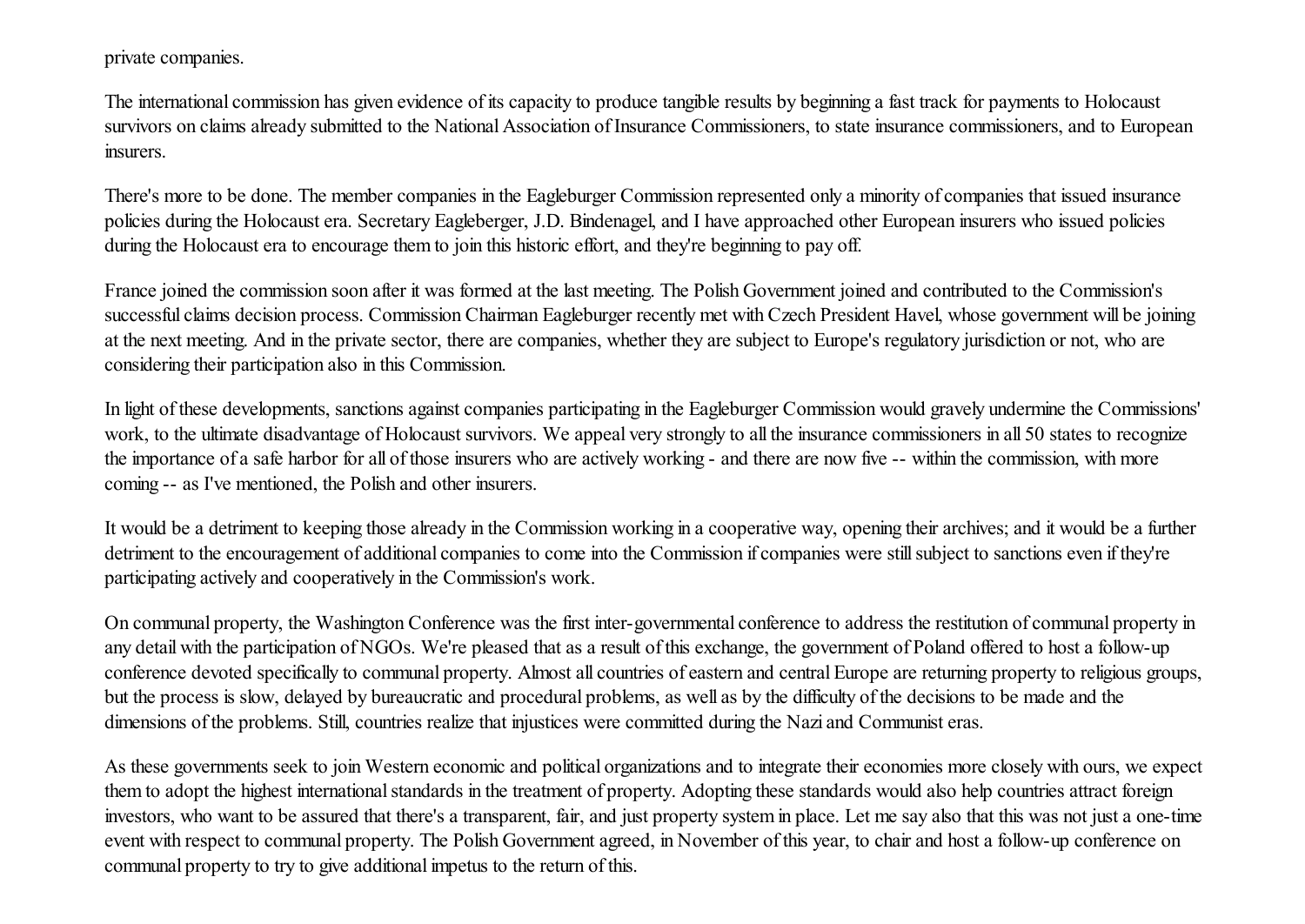On Holocaust education, we use the opportunity of the Washington Conference to highlight the importance of Holocaust education, remembrance, and research. It's important that the last word on the Holocaust for this century not be money alone. Included in these proceedings are numerous statements addressing Holocaust education from a breakout session we held on the Conference's second day, at the Holocaust Memorial Museum, and from the final day's plenary.

Since the Washington Conference, the task force now includes eight countries. Sweden was the pioneer, and again Bennett Freeman has done really yeoman's work on this. The task force has agreed to provide moralsponsorship to Yad Vashim's Holocaust Educators Conference, to be held October 10-14 in Jerusalem, and to assist Sweden with its January 26-28, 2000 Holocaust Conference for International Political, Religious ,and Civic Leaders in Stockholm, where we hope to encourage countries to adopt Holocaust education in their schoolsystems.

At this conference, the taskforce hopes to present a declaration on establishing national Holocaust remembrance days, to which other participating states can add their support. The task force is currently considering liaison projects with other countries seeking assistance in establishing or strengthening existing Holocaust education programs. The Czech Republic, for example, has already invited task force participation in its own international conference, called "Holocaust Phenomenon" that President Havel will host on October 6 in Prague, and is considering taskforce offers to conduct teacher training for Czech teachers and assist with the preparation of the conference on Holocaust education.

And last and most current, forced and slave labor. This is an issue not on the agenda at the Washington Conference, but which has since become the focus of our efforts in recent months. At my invitation and that of Minister Bodo Hombach, the Minister of the German Chancellery, we held an all-day discussion on May 12 with some 80 representatives of eight governments, about a foundation initiative of German enterprises. The initiative aims at material relief for forced and slave laborers and other victims of Nazi persecution that involved German industry. The foundation initiative envisions the creation of a future fund as well. The participants discussed the essential problem of legal closure for the German companies, which is the *sine qua non*to make this initiative work.

The goal of this important initiative is to provide victims with payments through a cooperative, fair, and non-bureaucratic arrangement without regard to nationality or religion. In this connection, Minister Hombach and I expressed our understanding of the concern of German enterprises to achieve legal closure with respect to current and future lawsuits.

Gathering the affected parties together on May 12 was a significant accomplishment; it had all the actors necessary -- plaintiffs' attorneys, defendants' attorneys, NGOs and governments. Hence the commitment to meeting in working groups, which resulted in moving the process toward closure and making recommendations within 90 days.

Last week when President Clinton announced his intention to nominate me for Deputy Secretary, he asked me to continue to work on these issues, and we'll continue to do so in close cooperation with the State Department, which has created a new office headed by a special envoy for Holocaust issues to deal with on-going Holocaust issues. He'll work closely with me in my capacity as Special Envoy for the President and the State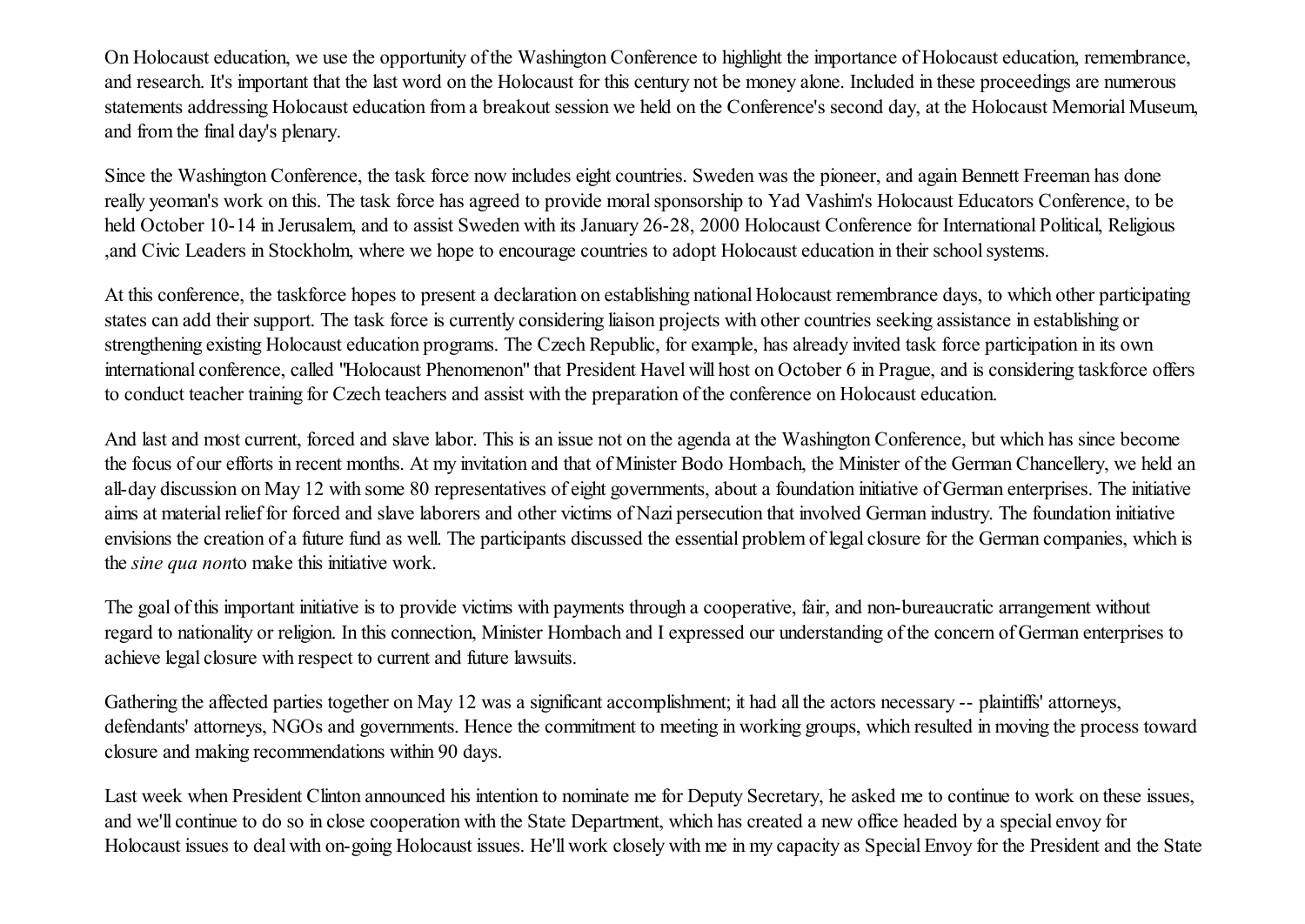Department.

I'm very pleased that the State Department's commitment to finding justice for survivors remains as strong as ever, as is the Secretary of State's continuing support.

I'd now like to present to you theproceedings of the Washington Conference-- all 1,146 pages of them. This collection of statements from presenters, national delegations, and NGOs represents a snapshot of contemporary work on the Holocaust era. The proceedings are available on the State Department's website and are also accessible through the Holocaust Museum's website. If we can just have Sara and Judge Mikva and - this is the proceedings and the CD ROM.

Thank you very much again. If you'd like to make any --

MS. BLOOMFIELD: Just to say how delighted we are with the vision of Under Secretary Eizenstat and President Clinton and the other nations at the conference to add the component on education, research, and remembrance. We think that years from now, when the financial issues have been resolved, this will be the great legacy of this whole undertaking.

JUDGE MIKVA: When you think of how many people were involved in allowing the Holocaust to happen with its awful aftermath, and what a precious few it took to get the redress ofsome of the grievances of that Holocaust together -- and Secretary Eizenstat is one of those precious few, and he's made a tremendous difference. I must say when I read the headline that he was going over to the Treasury, I had mixed emotions until there was something in the middle of the story that said he takes this portfolio with him. And that's good news for all.

UNDER SECRETARY EIZENSTAT: Okay, we'll take questions.

QUESTION: You spoke about a background paper; is that available?

UNDER SECRETARY EIZENSTAT: It will be.

QUESTION: After this?

## UNDER SECRETARY EIZENSTAT: Yes.

QUESTION: What is the current status of sanctions relating to the insurance issues? Could you just bring us up to date on that?

UNDER SECRETARY EIZENSTAT: Yes. A number ofstates have passed potentialsanctions laws -- California, Florida, New York -- which have in them provisions that would defer sanctions on those insurers that are participating in the international commission.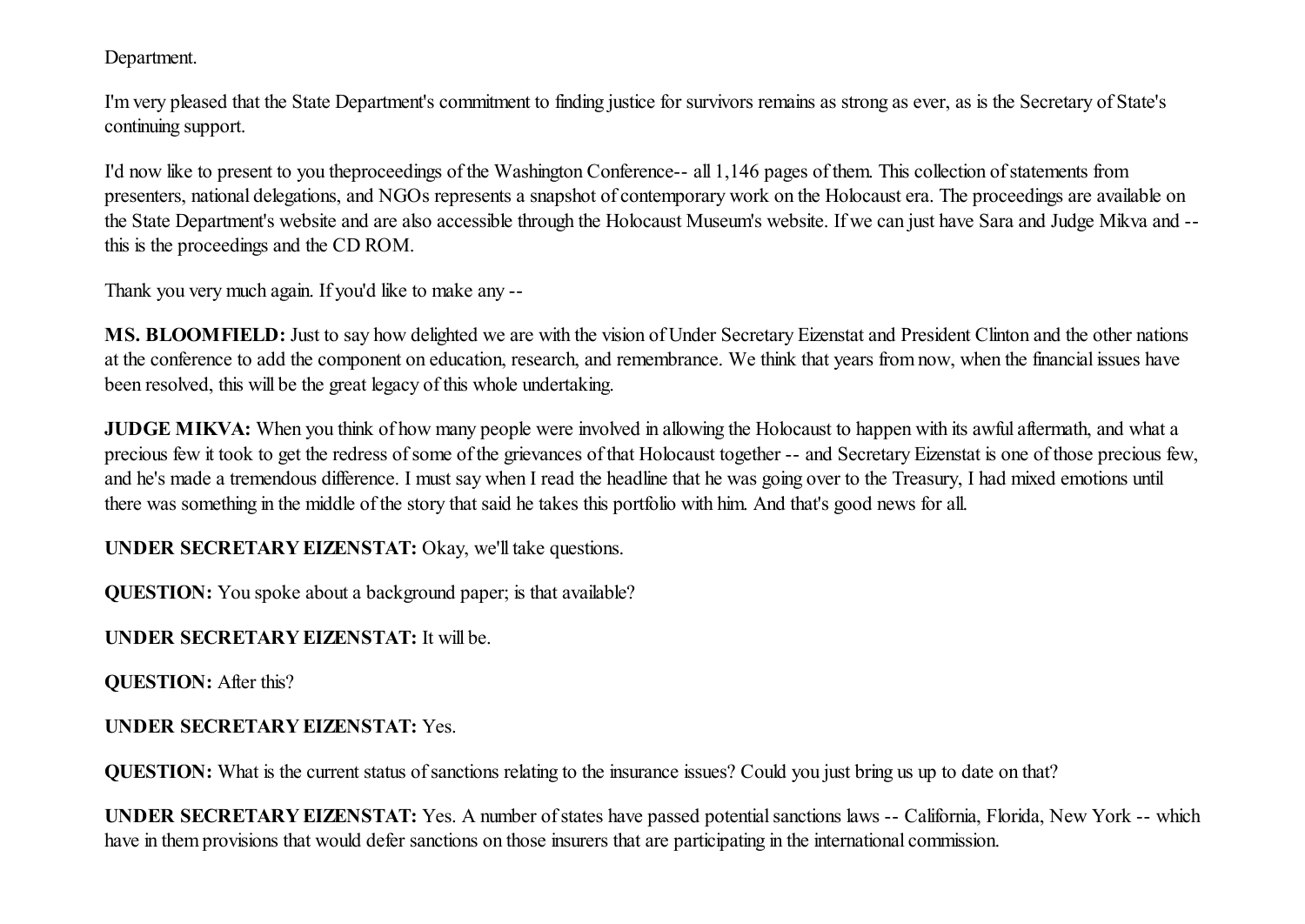There is a certain restlessness, which I understand, on the part of some insurers and other political leaders -- California, for example -- insurance commissioners -- to make sure that the International Insurance Commission is proceeding promptly. It is; it is doing yeoman's work. And it would be enormously counterproductive if in California, or other states, this safe harbor were to be removed. This is a really critical issue for the continued participation of insurance companies from Europe, and our ability to get additional insurers involved. I know that some people, like State Senator Hayden, have expressed some concerns. We share their sense of urgency, but again sanctions would be very counterproductive and not justified, given the progress which Secretary Eagleburger's commission has now made -- particularly with the May 6 agreement in London.

QUESTION: What do you mean by safe harbor?

UNDER SECRETARY EIZENSTAT: In other words, that if you're participating in the work of the Commission, you should not be subject to de-licensing in the state for failure to pay Holocaust era claims.

QUESTION: What about third parties?

UNDER SECRETARY EIZENSTAT: Well, one of the concerns we have is trying to broaden it because the number of insurers who are participating represented only about perhaps 30% or 40% of the insurance market. This gets to companies who were nationalized -- some of the Polish companies, for example -- who are not necessarily doing business in the United States and therefore wouldn't be subject to the jurisdiction of insurance commissioners in any event. We want to make sure that they participate even though they don't do business in the United States, as a moral gesture. That's why we're so pleased with the progress that's being made and trying to get countries like Poland and the Czech Republic to participate.

QUESTION:Can you give us -- or is there any time frame by which you would expect or hope all of these issues to be cleared up?

UNDER SECRETARY EIZENSTAT: Well, there are now 17 countries that have their own historical commissions, and Sara mentioned the importance of education. This is also a critical part of that education -- having countries -- from Brazil and Argentina to the Baltic countries to France to the U.K. and to neutral countries -- who have set up their own international commissions. We have urged, although it's obviously up to them, that all these be completed by December 31, 1999. We know that in some cases that will not be done. For example, the Bergier Commission in Switzerland, which has done first-rate scholarship -- really quite incredible self-analysis -- is likely to go into 2000 for their work. But we're urging that that be done as quickly as possible.

With respect to the slave and forced labor fund that the German industry has announced it is willing to create if we can deal with this legal closure issue -- because they don't want to pay twice, once into the U.S. court and once into the fund -- they are hopeful ofsetting that up by September 1, 1999, which would be the 60th anniversary of the outbreak of World War II. So each of these have sort of different deadlines, and the art principles are ongoing. But we're hopeful by the end of the millennium, by the end of this year, that a lot of this work, if it won't be completed, at least the groundwork and the framework will have been laid for everything that needs to be done in every one of these areas.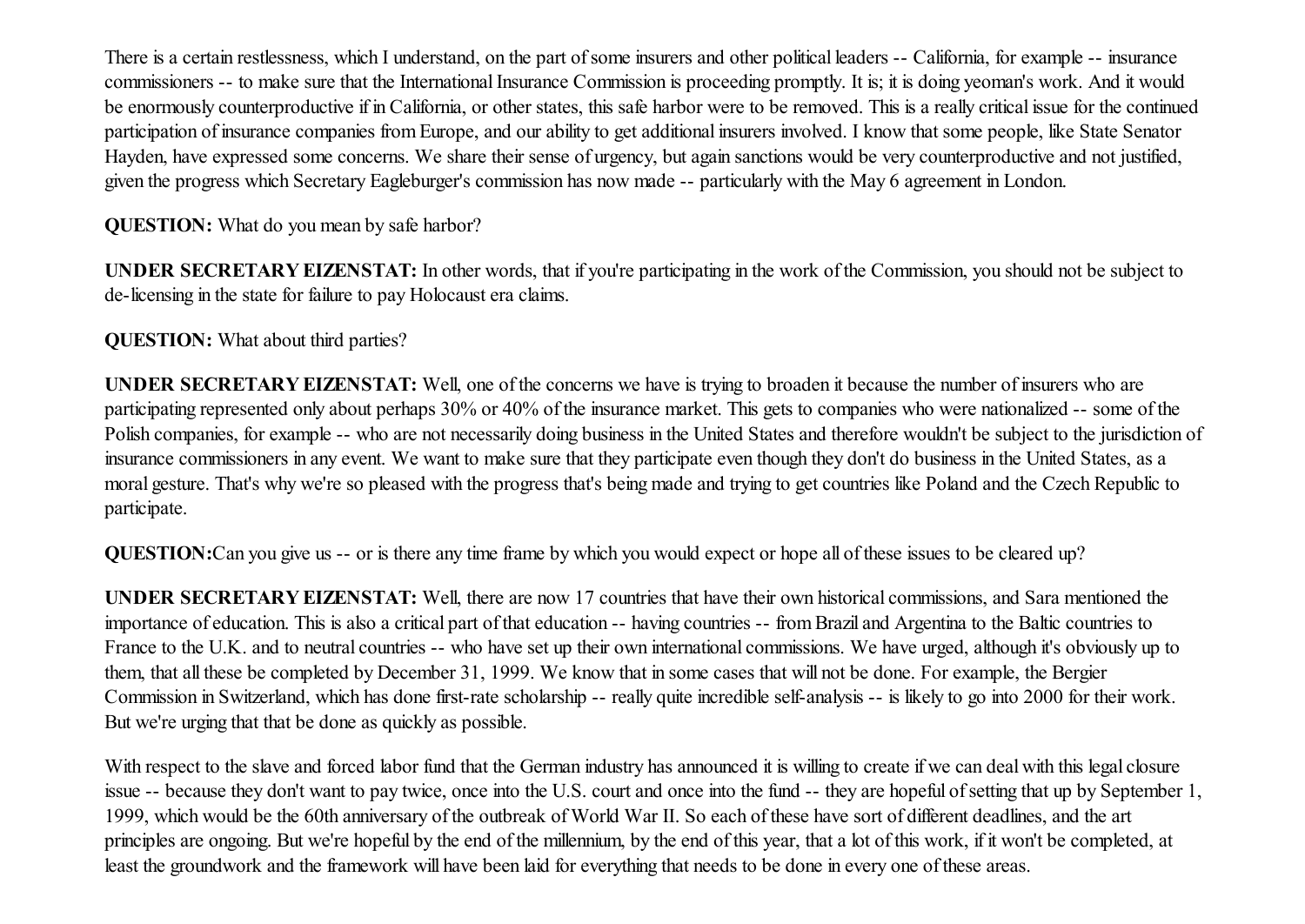QUESTION: Just to have a clarification on the sanctions. You said that the legislation in these states exempts companies which are cooperating with the Commission. Why then do you feel the need to make an appeal for sanctions not to be applied in this situation?

UNDER SECRETARY EIZENSTAT: Because there's a certain restlessness on the part ofsome of the insurance commissioners that the work of the Commission was not proceeding at the pace they had hoped and that some of the tough issues, like valuation and when the insurance event would be triggered for purposes of when nationalization would be a factor, were not occuring fast enough. I hope with the progress that was made on May 6 in London that this willrecede and the Commission will be given the time to work.

This commission will work, compared to the alternative, which is litigation, at a much faster pace. Litigation would take years, if not decades, to be completed. That would be the alternative if, in effect, the commission is somehow divested of its responsibilities because sanctions convince the companies that they have nothing to gain by participating in it. They might as well take the litigation route. That is in no one's interest.

QUESTION: It's still not clear. What would be the basis for sanctions against the insurance companies?

UNDER SECRETARY EIZENSTAT: Well, this is something you'll have to ask the insurance commissioners, but I mean, in general, insurance commissioners have a responsibility to see to it that companies that they license are paying claims in a prompt, fair, and transparent way. The contention here is that these are claims that should have been paid over the last 50 years. Now, obviously, this was a dormant issue for the last 49 of those years. But if they find that companies are willfully not paying policies that they should, there is a jurisdictional hook; and that would be it.

QUESTION: Have you received anything resembling an assurance from the commissioners that they would follow your advice?

UNDER SECRETARY EIZENSTAT: No, but the fact is that the insurance commissioners -- for example, Mr. Quackenbush in California, Mr. Levin in New York -- these are people who -- Mr. Pomeroy in North Dakota -- they helped create this. This is their baby, in a sense; they're the parents of this institution. So the fact that they have invested so much into its creation I hope will lead them to stick with it. These are the difficult issues like valuation - what currency do you value the policy in -- is it the old zloty, is it the dollar? How do you gross it up over 50 years, which is one of the issues the Volcker Commission had to look at. These are very, very tough issues. When is the nationalized company responsible and therefore, perhaps, the government? When is it not? But real progress is being made on these issues, so I hope that progress will be recognized.

QUESTION: Can I just follow up? When you say there's a certain restlessness, how -- are these people calling you and saying, hey, it's not happening fast enough?

UNDER SECRETARY EIZENSTAT:Yes. They're not only calling me, they're going public with --

QUESTION:-- sanctions threats?